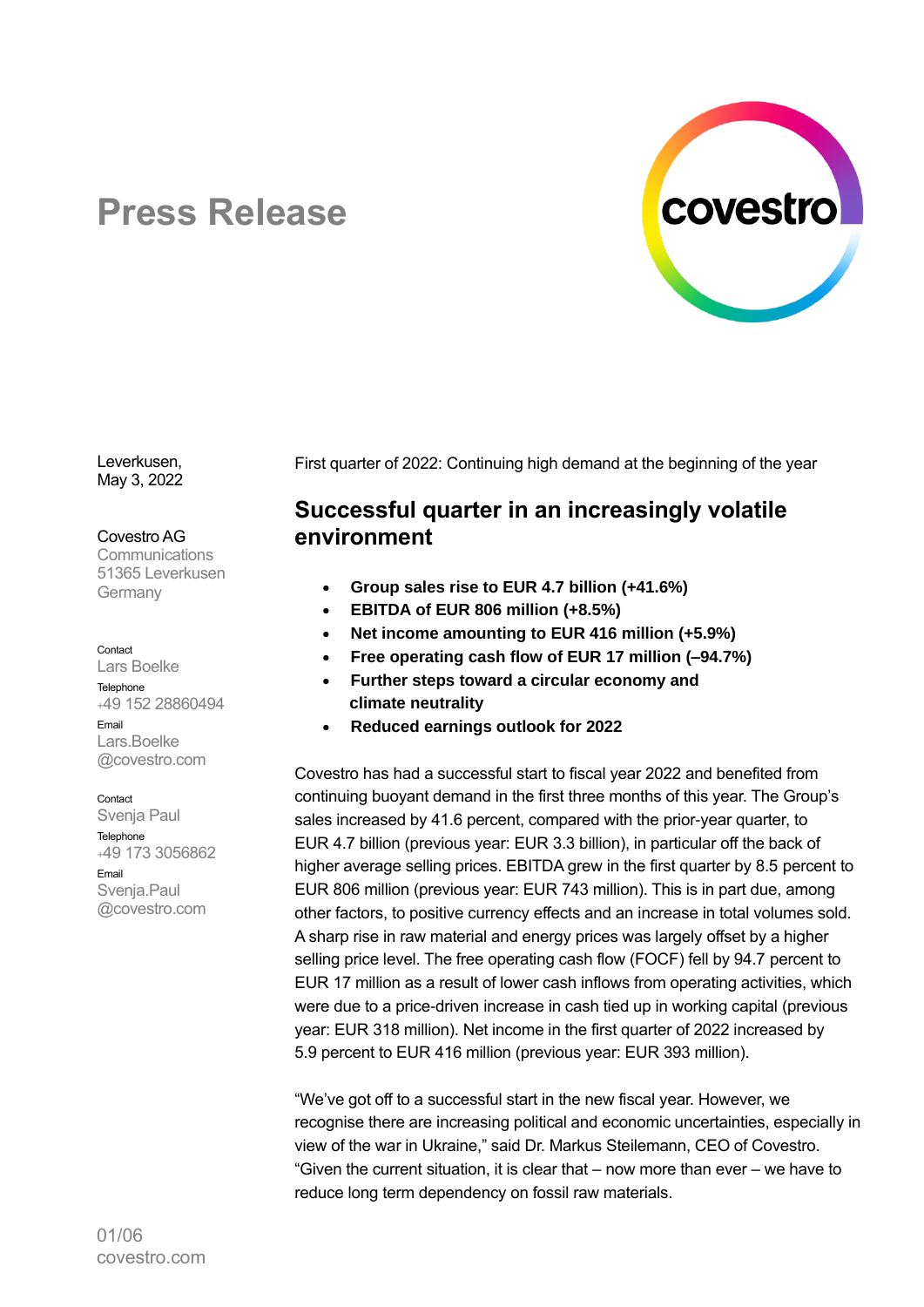

Covestro is part of the solution to that: Without the chemical industry, the transformation to a sustainable industry landscape isn't possible."

## **Reduced earnings outlook for 2022**

Given the ongoing coronavirus-lockdown in China, particularly around the Shanghai region, further significantly increasing energy and raw material costs and an assumed lower than expected global economic growth, Covestro reduced its guidance for fiscal year 2022 on May 2, 2022. The Group now expects EBITDA will be EUR 2.0 billion to EUR 2.5 billion (previous: EUR 2.5 billion to EUR 3.0 billion) and the FOCF will be EUR 400 million to EUR 900 million for the full year (previous: between EUR 1.0 billion and EUR 1.5 billion). The Group anticipates a return on capital employed over weighted average cost of capital (ROCE over WACC) between one percentage point and five percentage points (previous: between five and nine percentage points). Covestro's greenhouse gas emissions measured as  $CO<sub>2</sub>$  equivalents are now projected to rise to between 5.5 million and 6.0 million metric tons (previous: between 5.6 and 6.1 million metric tons). The Group anticipates EBITDA for the second quarter will be EUR 430 million to EUR 530 million.

"We benefited from continuing high demand in the first quarter. Since the Ukraine war began, however, we have seen a significant increase in the risks to our energy supply and supply chains. That is compounded by a weakening global economy, as well as the challenges still posed by the impacts and restrictions related to the coronavirus pandemic, in particular in China," stated Dr. Thomas Toepfer, CFO of Covestro. "We have consequently decided to adjust our guidance for the full year. We are continuously monitoring further developments so that we can steer Covestro as best as possible through these times."

After Covestro restructured its setup last year by reorganizing its three former reportable segments into the segments "Performance Materials" and "Solutions & Specialties," the Group is reporting in its new control system for the first time in fiscal 2022. Instead of core volume growth as a KPI, Covestro has used EBITDA as a key indicator for growth since the beginning of the year. The company has also added a sustainability component for the first time, which is measured by direct and indirect (scope 1 and 2) greenhouse gas emissions.

### **Progress toward a circular economy and climate neutrality**

Covestro announced an ambitious climate target in March 2022: The Group is striving to become climate neutral and to reach net-zero emissions<sup>1</sup> by 2035. To achieve this, the company aims to reduce GHG emissions from its own production activities (scope 1) and from external energy sources (scope 2) by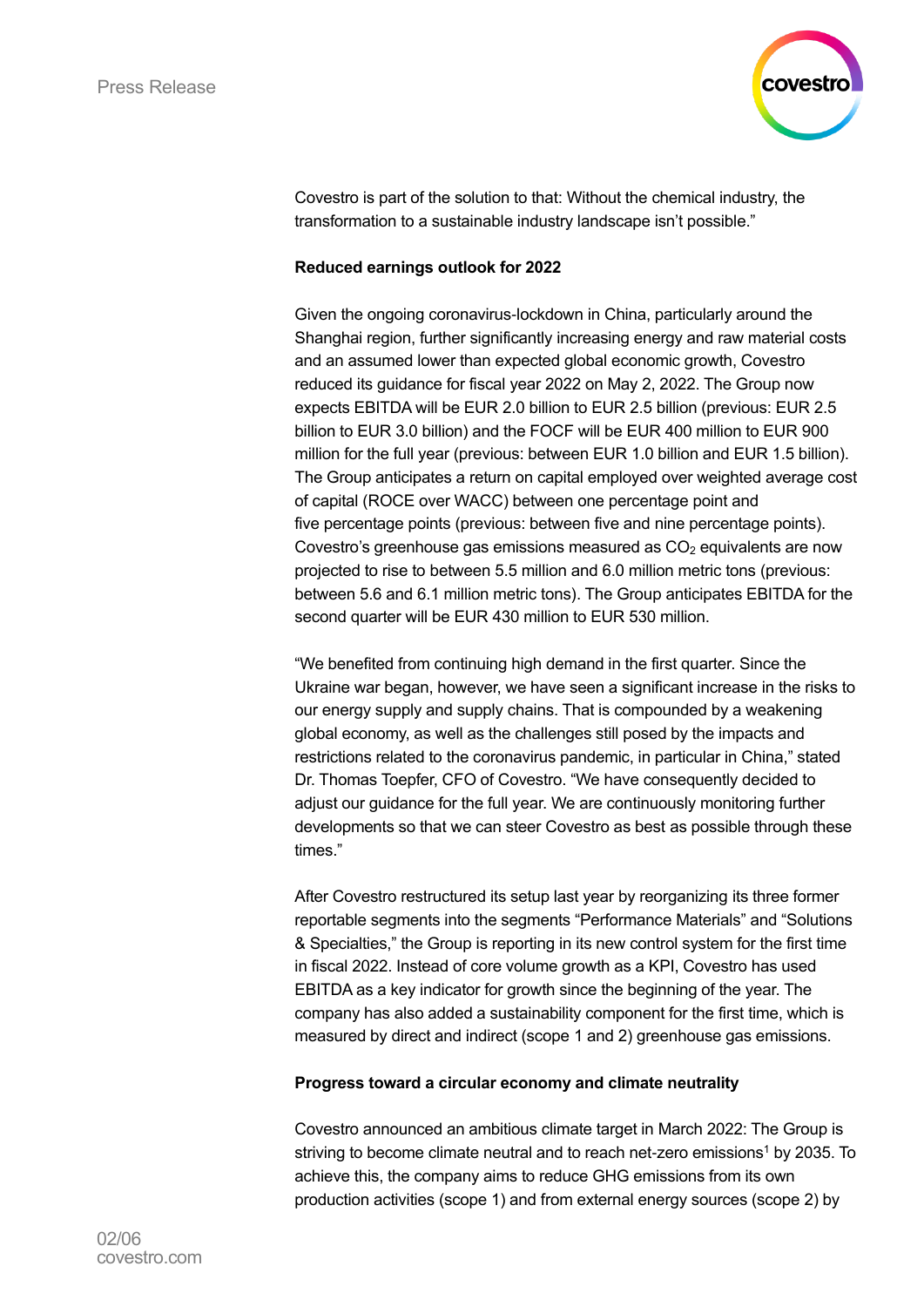

60 percent to 2.2 million metric tons by 2030. In addition, indirect greenhouse gas emissions from upstream and downstream processes in the value chain (scope 3) are to be reduced further; a target for cutting them is to be defined in 2023.

In the long term, Covestro aims to offer a climate neutral version of every product and is expanding its portfolio continuously. For example, the company has been supplying its customers with the world's first climate neutral<sup>2</sup> polycarbonate since 2021. That was followed by inclusion of the world's first climate neutral MDI in the product range in February 2022. As a result, Covestro is significantly reducing its carbon footprint from cradle to gate, helping its customers achieve their climate targets, and driving the transition to a circular economy.

Covestro made further progress on its path to meeting its ambitious climate targets and becoming fully circular in the first quarter of 2022. For example, the Group announced that it had finalised a joint agreement relating to the supply of up to 100,000 metric tons of green hydrogen and its derivatives with Fortescue Future Industries (FFI), a global green energy company based in Australia, at the beginning of the year. The deliveries, which could start as early as 2024, are intended for production sites in Asia, North America and Europe and will help Covestro reduce its GHG emissions by as much as  $900,000$  metric tons of  $CO<sub>2</sub>$ a year.

## **Sales growth in both segments**

Sales in the Performance Materials segment increased by 37.2 percent to EUR 2.4 billion in the first quarter of 2022 (previous year: EUR 1.7 billion). The largest positive effect came from Covestro's still advantageous competitive situation, which resulted in high average selling prices. EBITDA in Performance Materials fell slightly by 1.6 percent to EUR 620 million, but was nevertheless almost at the level of the prior-year quarter (previous year: EUR 630 million). This was largely the result of higher raw material and energy prices, which were able to be largely compensated for, albeit not fully, thus resulting in lower margins. The free operating cash flow fell by 56.8 percent to EUR 112 million (previous year: EUR 259 million), mainly because of a larger amount of cash tied up in working capital.

The Solutions & Specialties segment posted a 45.3 percent increase in sales to EUR 2.2 billion in the first three months of fiscal 2022 (previous year: EUR 1.5 billion). In particular, the effect from the RFM acquisition and higher selling price levels helped increase sales. The segment's EBITDA rose to EUR 224 million, or by 23.8 percent compared to last year's first quarter (previous year: EUR 181 million), mostly on account of the acquisition of RFM.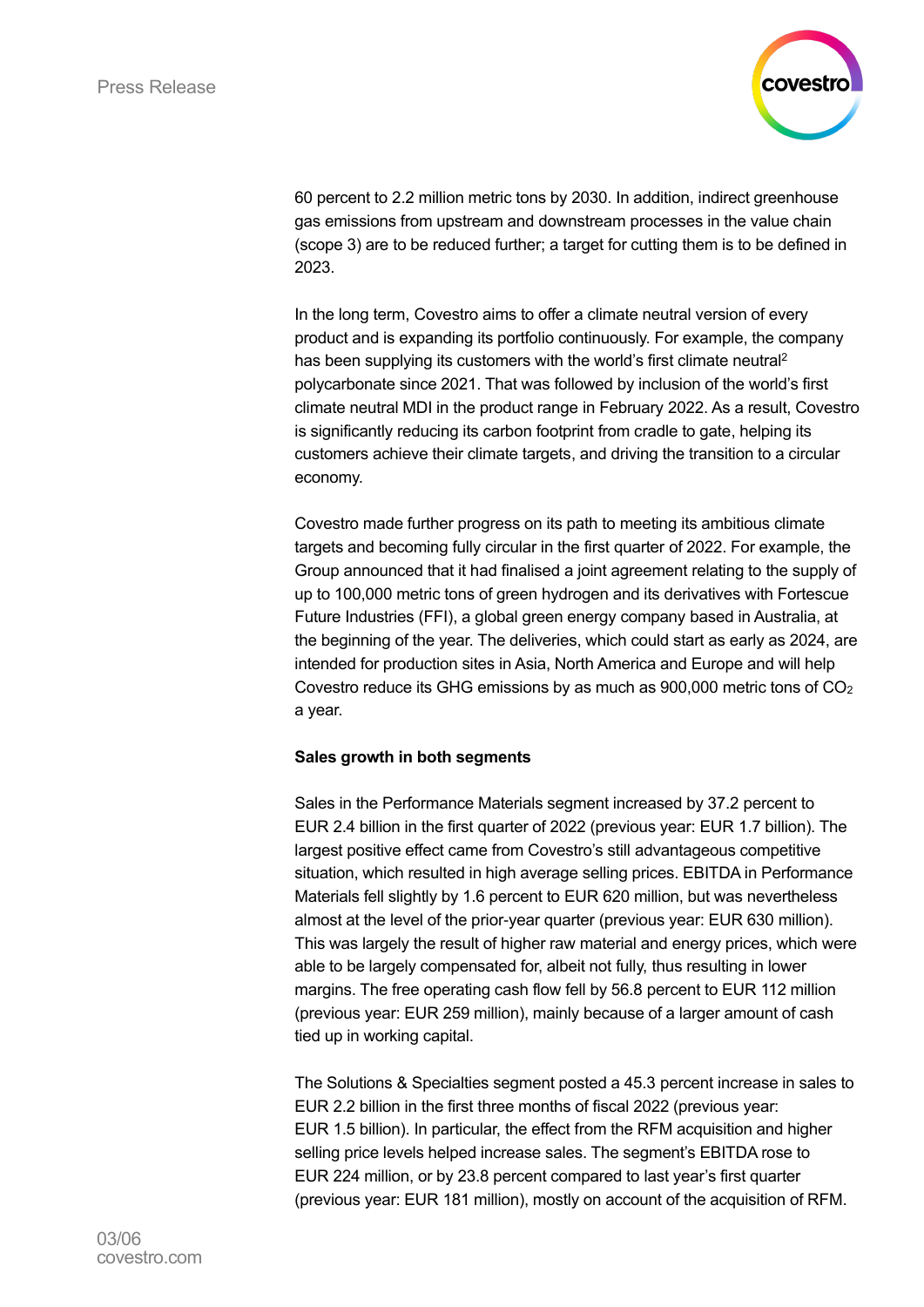

However, declining margins due to higher raw material and energy prices had an offsetting effect. The free operating cash flow of Solutions & Specialties fell to EUR –146 million (previous year: EUR 11 million) due to a larger amount of cash tied up in working capital compared with the prior-year quarter.

<sup>1</sup> Achieving net zero greenhouse gas emissions is defined as a balance between anthropogenic greenhouse gas emissions [from own operations and energy procurement] and anthropogenic reduction of greenhouse gases.

<sup>2</sup> The "climate neutral" label is the result of an assessment of a segment of the product's entire life cycle. In this case, we analyzed the period from resource extraction (cradle) to the factory gate based on ISO standard 14040. The analysis was then critically evaluated for plausibility by TÜV Rheinland AG. The analysis takes into account biogenic carbon sequestration on the basis of provisional data from the supply chain and the use of renewable electricity in the production process. Attribution of the electricity was documented by "Guarantee of Origin" certificates. Carbon offset credits were not used.

## *Note to editors:*

*Below please find a table showing key data for Covestro AG for the first quarter 2022.*

*The Quarterly Statement Q1 2022 is available at [Quarterly Statement 1st](https://report.covestro.com/quarterly-statement-q1-2022/)  [Quarter 2022 \(covestro.com\)](https://report.covestro.com/quarterly-statement-q1-2022/)*

*The Annual Report 2021 is available at [https://report.covestro.com](https://report.covestro.com/)*

### **About Covestro:**

Covestro is one of the world's leading manufacturers of high-quality polymer materials and their components. With its innovative products, processes and methods, the company helps enhance sustainability and the quality of life in many areas. Covestro supplies customers around the world in key industries such as mobility, building and living, as well as the electrical and electronics sector. In addition, polymers from Covestro are also used in sectors such as sports and leisure, cosmetics and health, as well as in the chemical industry itself.

The company is committed to becoming fully circular and is striving to become climate neutral by 2035 (scope 1 and 2). Covestro generated sales of EUR 15.9 billion in fiscal 2021. At the end of 2021, the company had 50 production sites worldwide and employed approximately 17,900 people (calculated as full-time equivalents).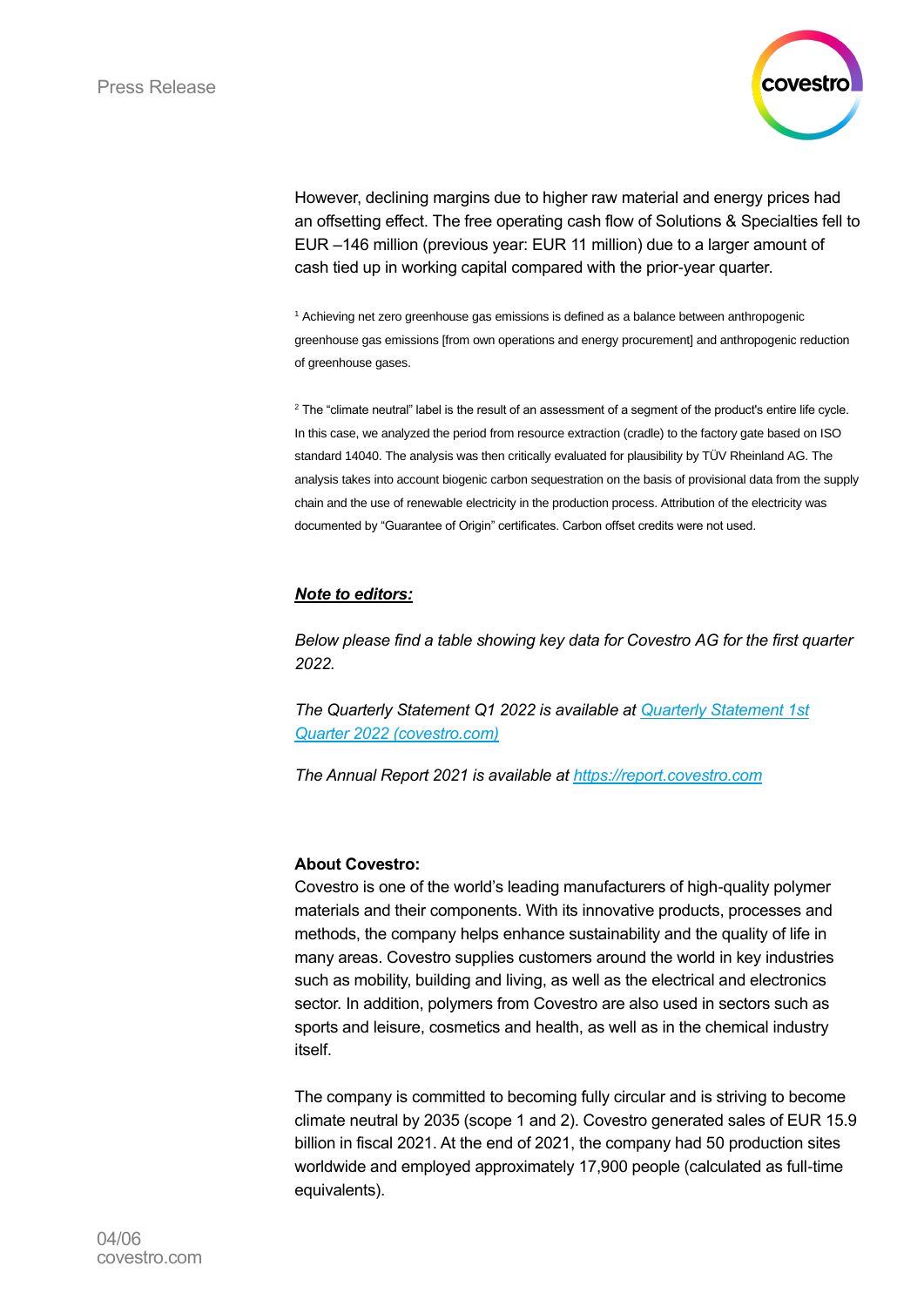

Find more information at **[www.covestro.com](http://www.covestro.com/)**. Follow us on Twitter: **[https://twitter.com/covestro](http://www.twitter.com/covestro)** Also read our blog at **[www.covestro.com/blog](http://www.covestro.com/blog)**.

#### **Forward-looking statements**

This news release may contain forward-looking statements based on current assumptions and forecasts made by Covestro AG. Various known and unknown risks, uncertainties and other factors could lead to material differences between the actual future results, financial situation, development or performance of the company and the estimates given here. These factors include those discussed in Covestro's public reports which are available at www.covestro.com. The company assumes no liability whatsoever to update these forward-looking statements or to conform them to future events or developments.